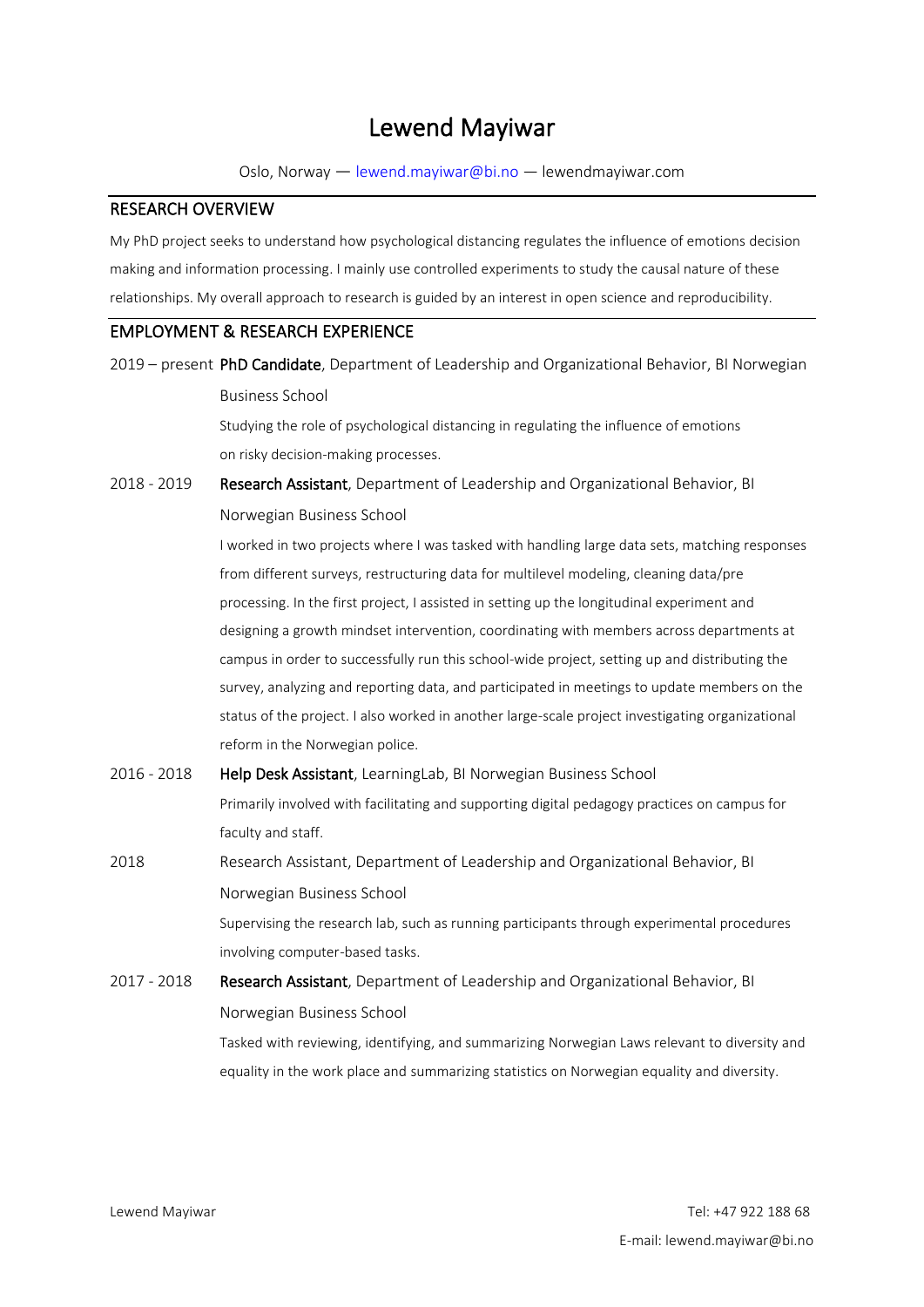#### EDUCATION

2016 - 2018 Master of Science in Leadership & Organizational Psychology, BI Norwegian Business School, Oslo, Norway Master thesis: "Noise and Cognitive Flexibility: Exploring the Moderating Role of Mindfulness, and the Mediating Mechanisms of Arousal and Cognitive Processing." 2013 - 2016 Bachelor of Science in Business and Economics, Mälardalens University, Västerås, Sweden

Bachelor thesis: ''The Process of Retaining Knowledge: A Case Study of PwC."

## PUBLICATIONS

- Mayiwar, L., & Björklund, F. (in press). Fear from afar, not so risky after all: Distancing moderates the relationship between fear and risk taking. *Frontiers in psychology*. Preprint available online at: https://psyarxiv.com/p9cyr
- Mayiwar, L., & Lai, L. (2019). Replication of Study 1 in "Differentiating Social and Personal Power" by Lammers, Stoker, and Stapel (2009). *Social Psychology, 50*(4), 261–269. https://doi.org/10.1027/1864- 9335/a000388
- Tierney, W., Hardy, J. H., III., Ebersole, C., Leavitt, K., Viganola, D., Clemente, E., Gordon, M., Dreber, A.A., Johannesson, M., Pfeiffer, T., Hiring Decisions Forecasting Collaboration, & Uhlmann, E.L. (2020). Creative destruction in science. *Organizational Behavior and Human Decision Processes. 161*, 291-209. (Member of Forecasting Collaboration). https://doi.org/10.1016/j.obhdp.2020.07.002.

#### CONFERENCE PROCEEDINGS, WORKING PAPERS, AND PAPERS UNDER REVIEW

- Filstad, C., Solberg, E., Karp, T., Mayiwar, L. (2021). *The leader–employees co-production in organisational change*. Manuscript under review.
- Mayiwar, L. Hærem, T. (2021, July). *Arousal and Risk Taking: the moderating role of reappraisal*. Manuscript accepted for presentation at the Academy of Management Proceedings, OB Division, Virtual.
- Van Bavel, J. J., Cichocka, A., Capraro, V., Sj, H., Nezlek, J. B., Griffin, S. M., et al. (2020b). *National Identity Predicts Public Health Support During a Global Pandemic*. Available online at: <https://psyarxiv.com/ydt95>

#### PRESENTATIONS

- Mayiwar, L. (2020, May). *Psychological Distance & Risk Seeking: Unpacking Emotional and Cognitive Mechanisms*. Extended abstract presented at the Distances in Organizations Workshop, Virtual.
- Mayiwar, L. (2020, October)*. International collaboration project on the social and moral psychology of COVID-19*. Dealing with the COVID-19 Pandemic, Seminar (organized by Irina Nikolova and Øyvind Martinsen at the Department of Leadership and Organizational Behavior, BI Norwegian Business School).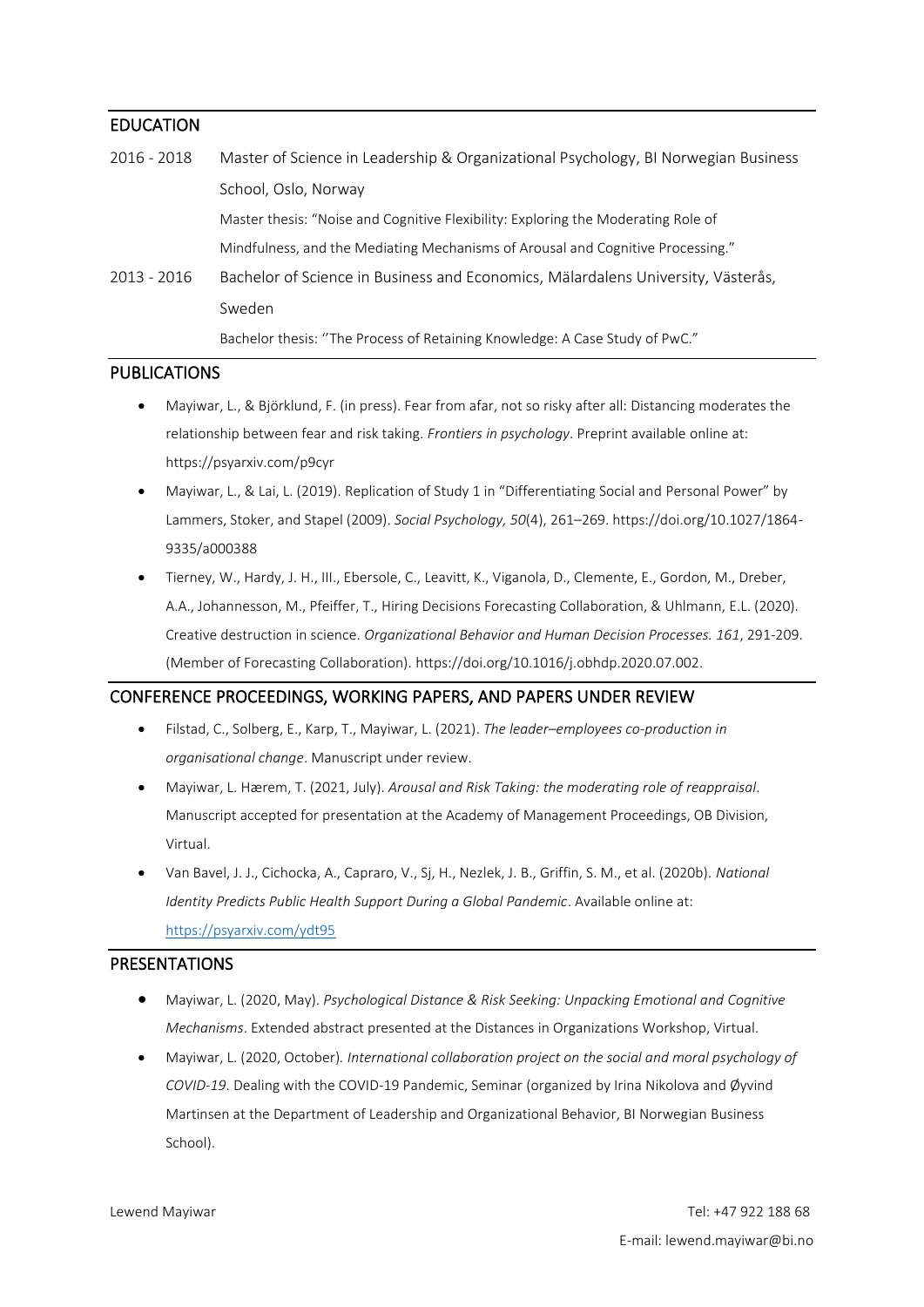- Mayiwar, L. (2021, May). *Anxiety, Fear, and Construal Level: Does Anxiety Broaden Mental Scope?*. Extended abstract presented at the Distances in Organizations Workshop, Virtual.
- Mayiwar, L. (2021, April). *Fear from Afar, Not So Risky After All: Distance Moderates the Influence of Fear on Risky Decision Making.* Presented research at JEDI-Lab, Linköping University.
- Mayiwar, L. (2021, May). *Fear from Afar, Not So Risky After All: Distance Moderates the Influence of Fear on Risky Decision Making*. Poster presented at the APS Convention, Virtual.

# COURSES TAUGHT

- Judgment and Decision Making in Organizations: MSc course.
- Economic Psychology: MSc course.

# UNIVERSITY AND PROFESSIONAL SERVICES

• Co-organizer of ReproducibiliTea BI Oslo, an open science journal club dedicated to raising awareness of open science and reproducibility.

# RESEARCH SKILLS

- Basic statistics: descriptives, t-tests, correlation, regression.
- Intermediate statistics: ANOVA.
- Advanced statistics: mediation and moderation, linear mixed modeling, some basic experience in multilevel modelling (mostly in preparing data sets for multilevel analysis), and exploratory and confirmatory factor analysis.
- Measurement of physiological arousal through Skin Conductance Response (SCR).
- Statistical softwares: RStudio, JAMOVI, SPSS.
- Open science practices and reproducibility: preregistration, sharing data and code, making reproducible code in RStudio (RMarkdown).

## SERVICE TO PROFESSIONAL ASSOCIATIONS

2017 - 2018 Member of the Editorial Board, Associate Editor, Scandinavian Journal of

Organizational Psychology

I was also responsible for reviewing articles and participating in meetings with the chief editor to discuss each upcoming issue.

2017 - 2018 Member of the Board, Norsk Organisasjonspsykologisk Selskap (NOS) Acting as an ambassador for the journal. Tasks included sourcing potential authors and readers and also potential subscribers.

## LANGUAGE COMPETENCIES

- Swedish Fluent, reading and writing. I use Swedish daily at work and home.
- English Fluent, reading and writing. Preferred in academic reading and writing.
- Kurdish Native, good command in reading and writing